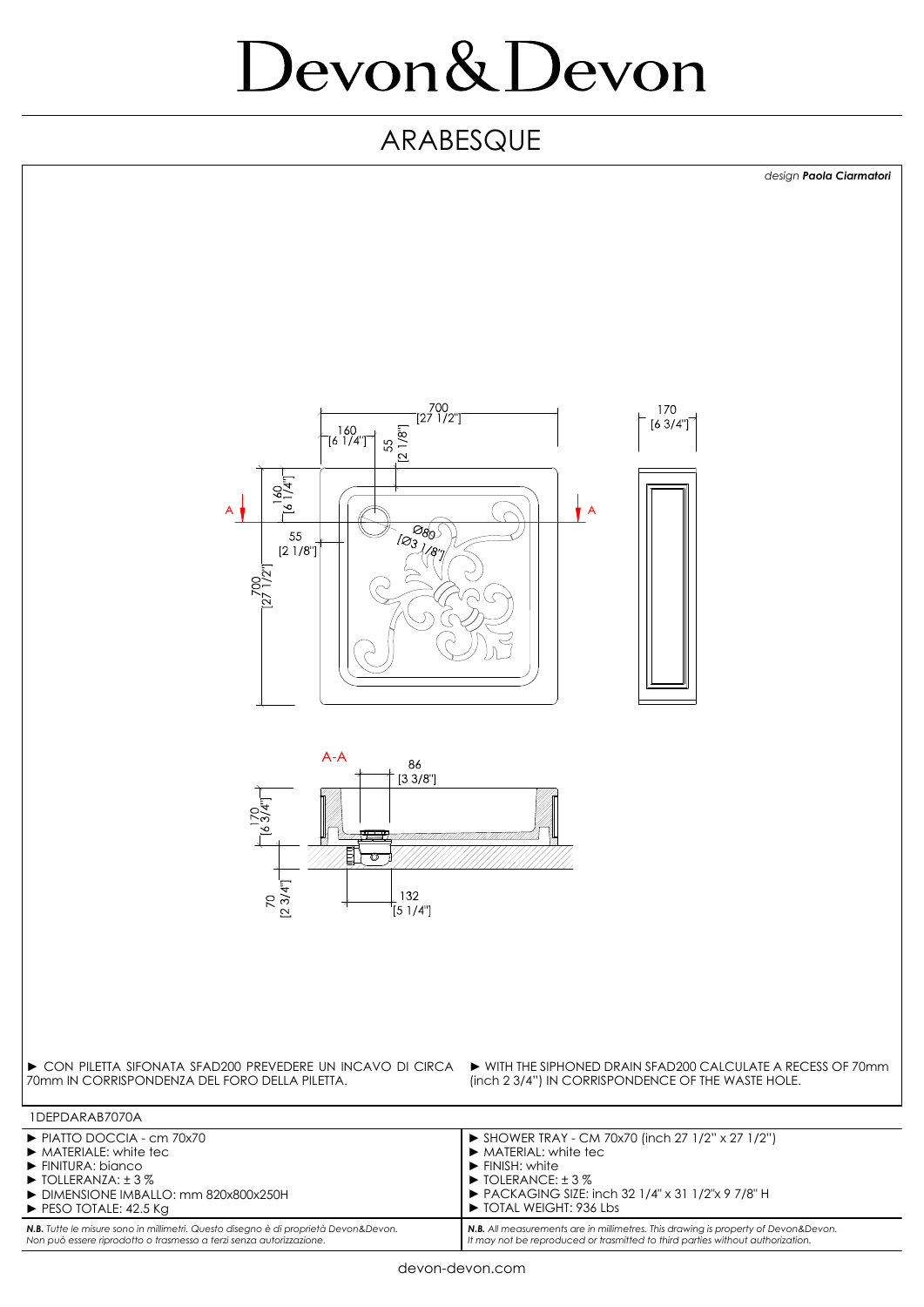# Devon&Devon

### ARABESQUE



**N.B.** All measurements are in millimetres. This drawing is property of Devon&Devon.<br>It may not be reproduced or trasmitted to third parties without authorization.

*N.B. Tutte le misure sono in millimetri. Questo disegno è di proprietà Devon&Devon.* 

*Non può essere riprodotto o trasmesso a terzi senza autorizzazione.*